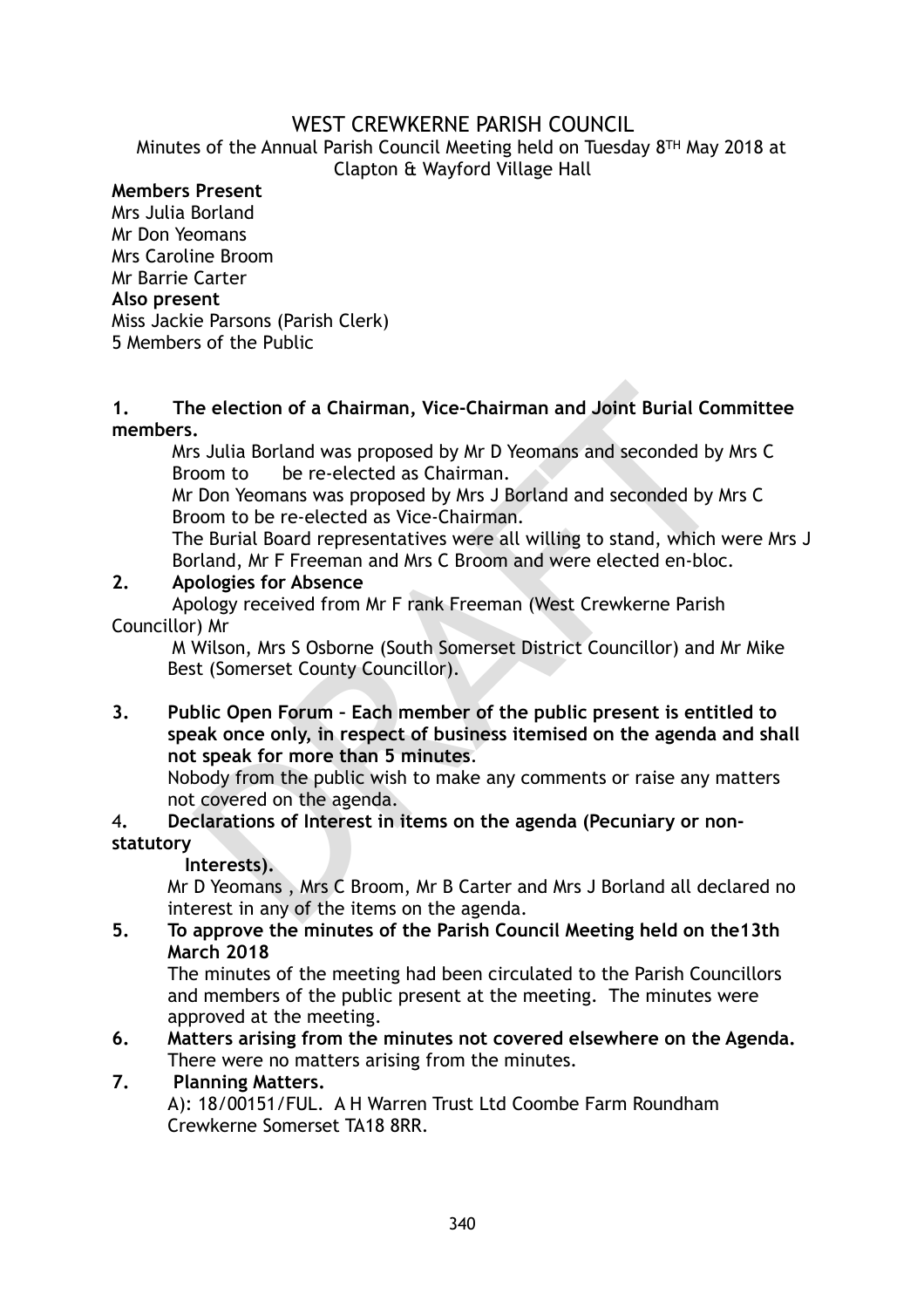Internal and External alterations and the change of use of part and existing storage building to form office/workshop/store(Use Class B1 a and c) for Solar South West Ltd.

**Application permitted with conditions.** 

B): 18/00595/FUL 19TH February 2018 Peckmoor Farm Henley Crewkerne Somerset TA18 8FF.

Use of land for siting of 6 No. Holiday Lodges and formation of foundations for Holiday Lodges and formation of track way and pedestrian accesses.

C): 18/00725/FUL 1ST March 2018 Land at Lower Coombe Farm Roundham Crewkerne Somerset TA18 8RL.

Provision of an additional transformer and battery housing installation to an existing ground mounted solar array.

D): 18/00764/LBC 7th March 2018 Henley Manor Farmhouse, Henley Cross, West Crewkerne Crewkerne Somerset TA18 8PQ.

The carrying out of internal and external alterations by installing garage doors and sealing off, of the roof void in open carport barn and the installation of new French doors.

E): 18/00782/FUL 8th March 2018 Hinton Park Farm Hinton St George Somerset TA17 8TL.

Partial demolition, conversion of existing agricultural buildings with new build elements to a 13bed holiday let with associated pool building. F): 18/00786/FUL 8th March 2018 Hinton Park Farm, Hinton St George Somerset TA17 8TL.

The demolition and erection of a replacement pool building.

G): 18/00925/FUL 19th March 2018 Land at Lower Coombe Farm Roundham Crewkerne Somerset TA18 8RL

Proposed extension to existing Caravan storage area.

18/00/64/LBC 7<sup>th</sup> March 2018 Henley Manor Farmhouse, Henley is<br>to Crewkerne Crewkerne Somerst TA18 8PQ.<br>E carying out of internal and external atterations by installing ga<br>ors and sealing off, of the roof void in open car All the above planning applications were sent out to each Parish Councillor for them to make observations or comments. The Chairman of the Parish Council on behalf of West Crewkerne Parish Council has made observations or comments on all of the above planning applications to South Somerset District Council Planning Department.

## **8. Highway Matters**

Footbridge in Clapton – Any more information on what is happening No further information received on this matter.

Letter to StreetClean for the road sweeper to visit Woolminstone The road sweeper has swept all of Woolminstone

Roundham Small Improvement Scheme.

The scheme is continuing through the various processes. Mr B Carter brought up about the de-regulation zone and feels that it should be 50 feet further away. The Chairman Mrs J Borland stated that there are statutory limits that Mr M Best (Somerset County Councillor) had found out and that was the reason they could not be moved further. Mrs J Borland stated she would pass a copy of the report to all of the Councillors Haybales opposite Hewish Church.

The Haybales have disappeared and the wall is under construction, the temporary fence is still there. Mr D Yeomans suggested another letter to Mrs A Taylor asking for a date on which the work is to be completed and to issue a follow up letter after four weeks if no reply received.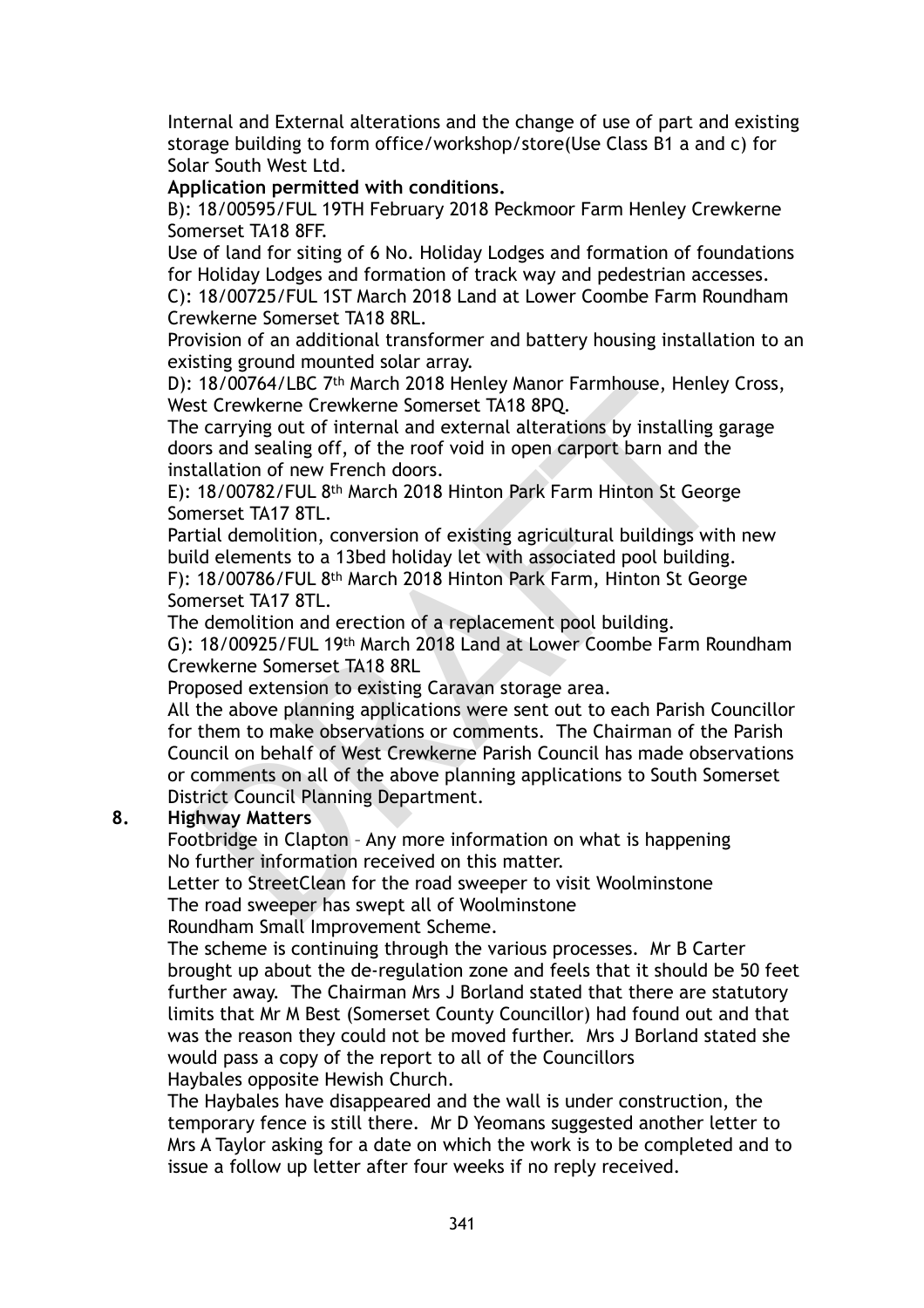Speed Indicators.

The Clerk gave a short resume on the meeting she had attended on Speed Indicator Devices given by Dave Grabham. The Clerk had also written to Somerset County Council stating that West Crewkerne Parish Council would like to be part of the scheme that they propose to run but had received no details of the scheme to date.

Slurry distribution in the area.

There are further reports of slurry being pumped over the hedges of Coombe Farm, on the top road of Coombe Farm which was seen a fortnight ago. Chard Lane to Stakers Cross is covered in Slurry and has destroyed the road. Slurry was being pumped over the hedges on Coombe Farm to Winsham road. The Clerk to send a further letter to the Environment Agency,

9. Reports from Councillors, including District and County Councillors.

**9. Reports from Councillors, including District and County Councillors.**  No Parish Councillors had any reports to present and the District and County Councillors were both unable to make the Meeting.

### **10. Finance**

A) To pay:-

1. Clerk Salary of £277.03 which includes travelling expenses of

#### £13.50

Clerk Salary paid Cheque No.290

2. HMRC - £65.80 Paid Cheque No.289

3. To consider the purchase of a new laptop for the Parish Clerk's use on Parish Council Matters.

Insham road. The Clerk to send a further letter to the Environmentals<br>
sincary,<br>
sincary,<br>
sincary,<br>
sincary,<br>
sincary,<br>
sincary,<br>
sincary,<br>
sincary,<br>
sincary,<br>
sincary,<br>
sincary,<br>
sincary,<br>
sincary,<br>
sincary,<br>
sincary,<br>
s The Clerk had looked at a Dell Inspirion which appeared to have ample capacity for the Parish Work and the price was £580 plus the cost of a mouse of £10-£15 and the Microsoft Office package which was £119. The current laptop is very slow at opening programmes. Mr D Yeomans stated that he would look on the Internet to see if the laptop could be purchased any cheaper.

3. Crewkerne Joint Burial Board Precept of £3108.00 Paid Cheque No.

286

4. Annual Public Liability Insurance

 Notification received from Zurich Assurance of the premium which is £257.60 for the year 2018/19. Paid Cheque No.287

5. SALC Annual Subscription

No notification received from SALC with regard to their subscription

as yet.

 6. Grant to the Village Hall as agreed in the Precept of £800 The Grant to the Village Hall paid Cheque No.288

B) The Clerk proposes to exempt the West Crewkerne Parish from the External

 Audit. The approval of the Parish Councillors to take this course of action.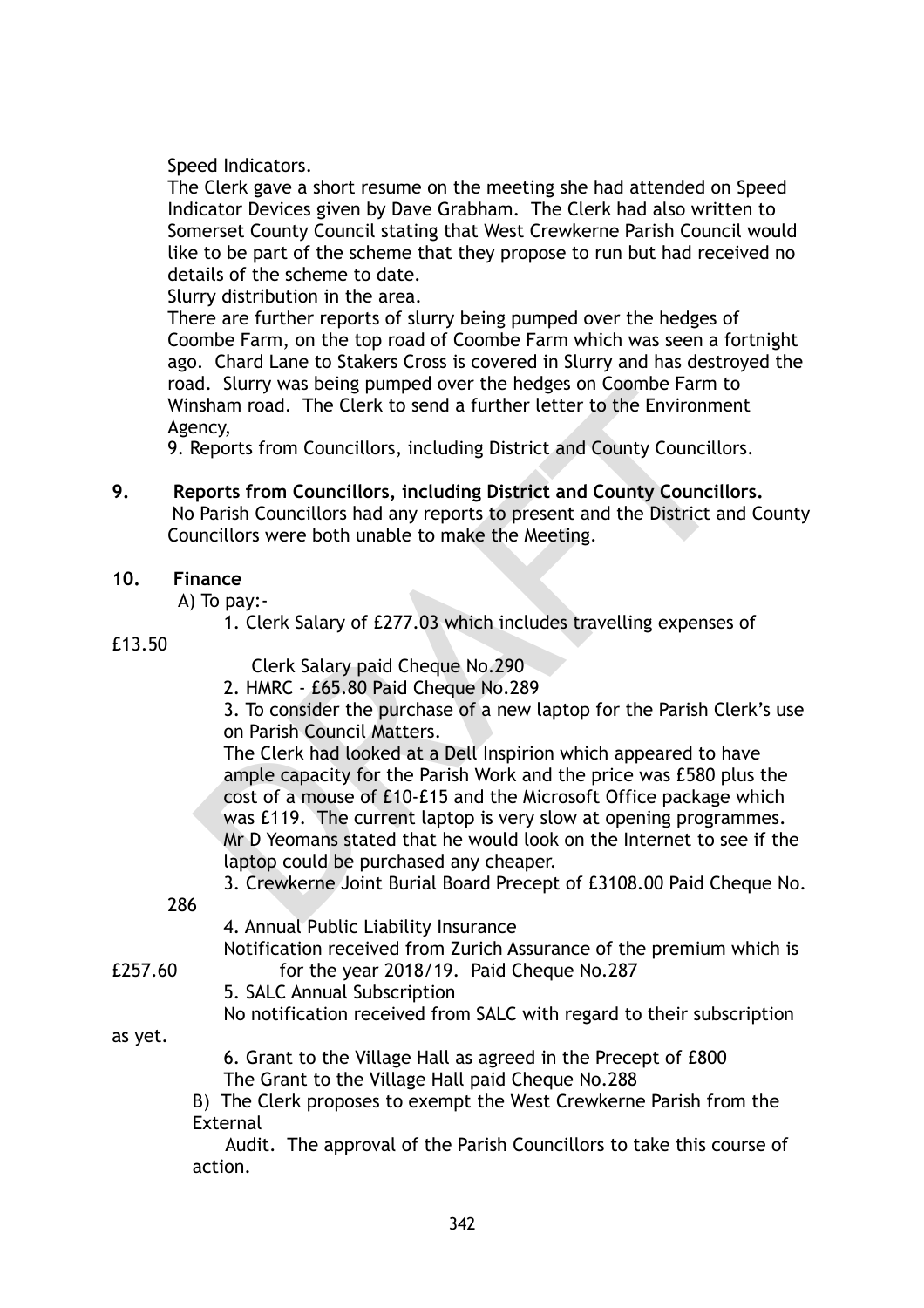The Clerk explained the proposals and all the Parish Councillors were in favour of the action.

- C) To approve the Annual Governance Statement The Annual Governance Statement was approved by the meeting and signed by the Chairman at the meeting.
- D) To approve the Annual Receipts and Payments account for the year ended 31st March 2018 The Annual Receipts and Payments was accepted by the meeting and proposed for adoption by Mrs J Borland and seconded by Mrs C Broom.
- E) To agree the bank reconciliation as at 31st March 2018 The Bank reconciliation at 31st March 2018 accepted by the meeting and proposed for adoption by Mrs J Borland and seconded by Mrs C Broom.
- F) To approve the Annual Statement of Accounts to 31st March 2018 The Annual Statement of Accounts approved by the meeting and proposed for adoption by Mrs J Borland and seconded by Mrs C Broom.
- Broom.<br>
To approve the Annual Statement of Accounts to 31st March 20<br>
The Annual Statement of Accounts approved by the meeting approposed for adoption by Mrs J Borland and seconded by Mrs G)<br>
G) The exercise of Public Rig G) The exercise of Public Rights to the financial records of the Parish Council will be available from Monday 2nd July 2018 to Friday 10th August 2018. This will be displayed on the Parish Council Noticeboard.
- H) To confirm the internal auditor

Mr M Wilson is willing to stand as Auditor for the next financial year. This appointment was proposed by Mrs J Borland and seconded by Mrs C Broom.

The Chairman Mrs J Borland wished to thank Mr M Wilson for his work over the past year.

11. Parish Website – Discussion on which provider to use.

 The Parish Clerk stated that she was meeting Katie Pritchard on the 22nd May who

 had set up Crewkerne Town Council's website. Mrs M Wilson also gave the Parish

Council the name of the person who had set up the Village Hall website. Mr D Yeomans (Parish Councillor) stated that he would follow up this line of enquiry.

12. The General Data Protection Regulations which come into force on 25th

May

## 2018.

The Chairman and the Parish Clerk both went to work shops organised by South Somerset District Council. The crux of the workshops was that you had to be very careful with personal data and you had to ask permission to use the information in a public domain.

13. Update on Broadband through Clapton by Gigaclear

The Chairman had received a letter stating that the proposed fibre Broadband for Clapton was currently on hold due to technical difficulties encountered by Gigaclear.

14. Correspondence;

SWP March 2018

Town and Parish Information on SSDC Website